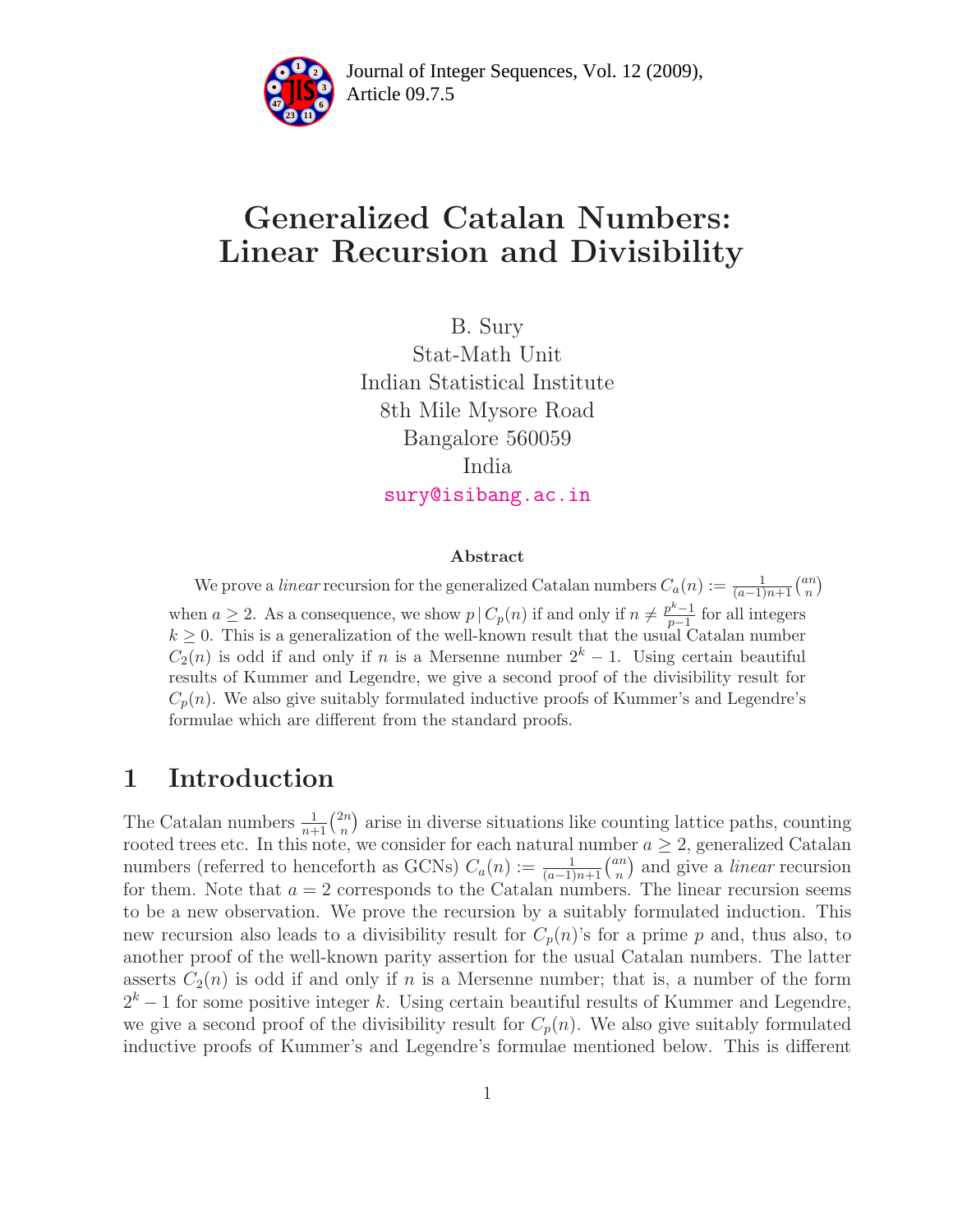from the standard proofs  $[2]$  and  $[3]$ . In this paper, the letter p always denotes a prime number.

### <span id="page-1-0"></span>2 Linear recursion for GCNs

**Lemma 1.** For any  $a \geq 2$ , the numbers  $C_a(n) = \frac{1}{(a-1)n+1} {an \choose n}$  $\binom{nn}{n}$  can be defined recursively by

$$
C_a(0)=1
$$

$$
C_a(n) = \sum_{k=1}^{\lfloor \frac{(a-1)n+1}{a} \rfloor} (-1)^{k-1} \binom{(a-1)(n-k)+1}{k} C_a(n-k) , n \ge 1.
$$

In particular, the usual Catalan numbers  $C_2(n)$  satisfy the linear recursion

$$
C_2(n) = \sum_{k=1}^{\lfloor \frac{n+1}{2} \rfloor} (-1)^{k-1} {n-k+1 \choose k} C_2(n-k) , n \ge 1.
$$

#### 2.1 A definition and remarks

Before proceeding to prove the lemma, we recall a useful definition. One defines the *forward* difference operator  $\Delta$  on the set of functions on R as follows. For any function f, the new function  $\Delta f$  is defined by

$$
(\Delta f)(x) := f(x+1) - f(x).
$$

Successively, one defines  $\Delta^{k+1} f = \Delta(\Delta^k f)$  for each  $k \geq 1$ . It is easily proved by induction on *n* (see, for instance  $[1, pp. 102-103]$ ) that

$$
(\Delta^n f)(x) = \sum_{k=0}^n (-1)^k \binom{n}{k} f(x+n-k).
$$

We note that if f is a polynomial of degree d, then  $\Delta f$  is also a polynomial and has degree d − 1. In particular,  $\Delta^N f \equiv 0$ , the zero function, when  $N > d$ . Therefore,  $(\Delta^N f)(0) = 0$ .

Proof of [1](#page-1-0). The asserted recursion can be rewritten as

$$
\sum_{k\geq 0} (-1)^k \binom{n}{k} \binom{a(n-k)}{n-1} = 0.
$$

One natural way to prove such identities is to try and view the sum as  $(\Delta^n f)(0)$  for a polynomial f of degree  $\lt n$ . In our case, we may take  $f(x) = ax(ax - 1) \cdots (ax - n + 2)$ which is a polynomial of degree  $\lt n$ . Then,

$$
(\Delta^n f)(x) = \sum_{k \ge 0} (-1)^k \binom{n}{k} f(x + n - k) \equiv 0.
$$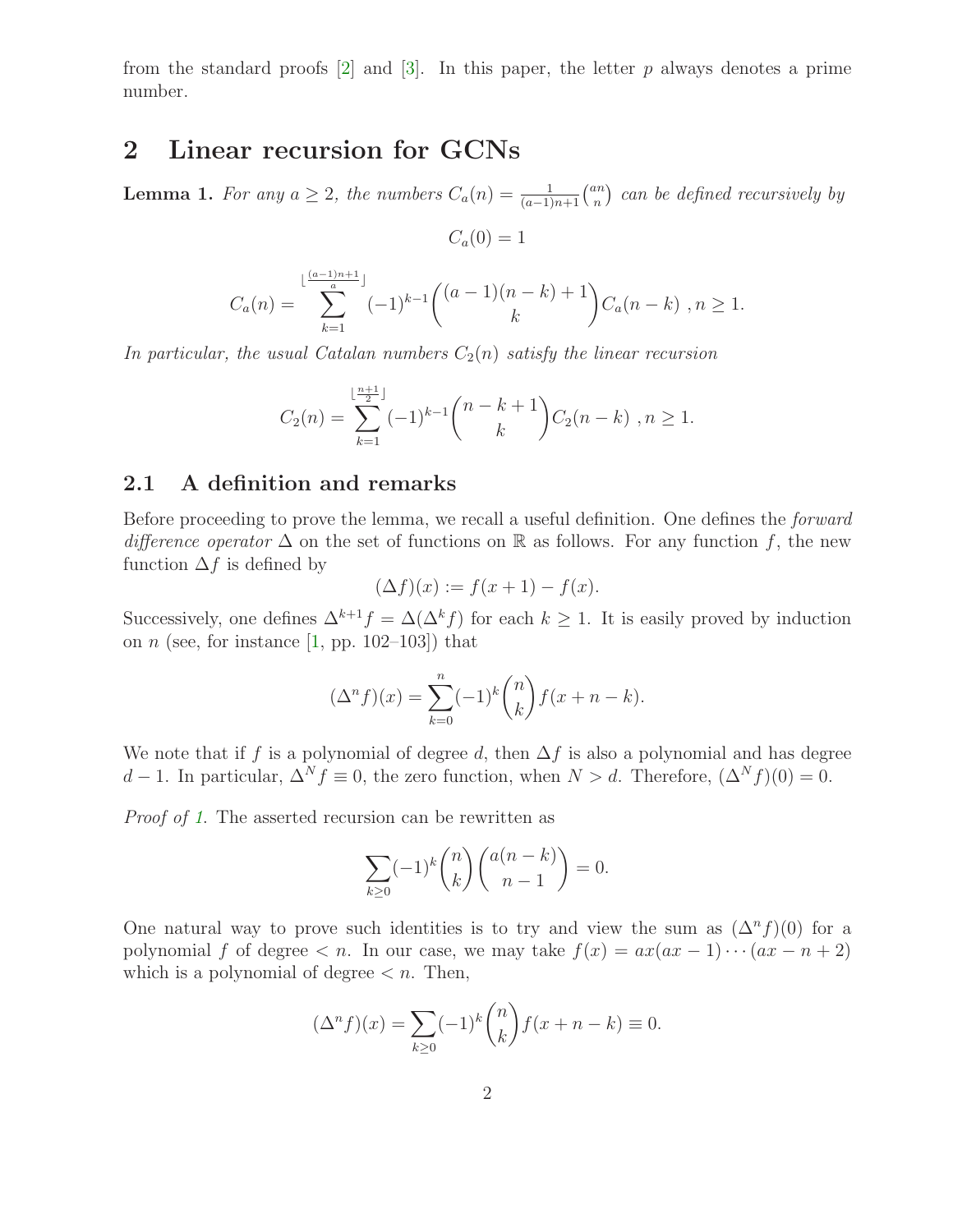This gives

$$
(\Delta^n f)(0) = \sum_{k \ge 0} (-1)^k \binom{n}{k} \binom{a(n-k)}{n-1} = 0.
$$

<span id="page-2-0"></span>Thus the asserted recursion follows. ■

Using this lemma, we have the following:

**Theorem 2.** The prime  $p \mid C_p(n)$  if and only if  $n \neq \frac{p^k-1}{n-1}$  $\frac{p^{k}-1}{p-1}$  for all integers  $k \geq 0$ . In particular,  $C_2(n)$  is odd if and only if n is a Mersenne number  $2^k - 1$ .

*Proof.* We shall apply induction on n. The result holds for  $n = 1$  since  $C_p(1) = 1$ . Assume  $n > 1$  and that the result holds for all  $m < n$ . Let  $p^r \leq n \leq p^{r+1} - 1$ . Let us read the right hand side of  $(n-1)n+1$ 

$$
C_p(n) = \sum_{k=1}^{\lfloor \frac{(p-1)n+1}{p} \rfloor} (-1)^{k-1} \binom{(p-1)(n-k)+1}{k} C_p(n-k)
$$

modulo p. We use the induction hypothesis that for  $m < n$ ,  $C_p(m)$  is a multiple of p whenever  $(p-1)m+1$  is not a power of p. Modulo p, the terms in the above sum which are non-zero are those for which  $n - k$  is of the form  $\frac{p^N - 1}{p-1}$ . But, since  $p^r \le n < p^{r+1}$ , the only non-zero term modulo p is the one corresponding to the index k for which  $(p-1)(n-k) = p^r - 1$  if  $n \leq \frac{p^{r+1}-1}{n-1}$ <sup>+1</sup>-1</sub> (respectively,  $(p-1)(n-k) = p^{r+1} - 1$  if  $n > \frac{p^{r+1}-1}{p-1}$  $\frac{1}{p-1}$ ). This term is, to within sign,  $\int_{r}^{p^r}$  $n-\frac{p^r-1}{p-1}$  $C_p\left(\frac{p^r-1}{p-1}\right)$  $\frac{p^{r}-1}{p-1}$ ) if  $n \leq \frac{p^{r+1}-1}{p-1}$  $rac{p^{r+1}-1}{p-1}$  (respectively,  $\binom{p^{r+1}}{n-p^{r+1}}$  $n-\frac{p^{r+1}-1}{p-1}$  $C_p(\frac{p^{r+1}-1}{n-1})$  $\frac{p^{r+1}-1}{p-1}$ ) if  $n > \frac{p^{r+1}-1}{p-1}$  $\frac{1}{p-1}$ ). As the binomial coefficient  $\binom{p^r}{s}$  is a multiple of p if and only if  $0 < s < p^r$ , the above term is a s multiple of p if and only if  $0 < n - \frac{p^r - 1}{p - 1} < p^r$  if  $n \le \frac{p^{r+1} - 1}{p - 1}$ <sup>+1</sup><sup>-1</sup> (respectively,  $0 < n - \frac{p^{r+1}-1}{p-1} < p^{r+1}$ if  $n > \frac{p^{r+1}-1}{n-1}$ <sup>+1</sup>-1</sub>). This is equivalent to  $p^{r} < (p-1)n + 1 < p^{r+1}$  if  $n \leq \frac{p^{r+1}-1}{p-1}$  $\frac{p-1}{p-1}$  (respectively,  $p^{r+1} < (p-1)n + 1 < p^{r+2}$  if  $n > \frac{p^{r+1}-1}{n-1}$  $\frac{p+1}{p-1}$ , which means that  $(p-1)n+1$  is not a power of p. The theorem is proved.

## 3 Another proof of Theorem using Kummer's algorithm

Kummer proved that, for  $r \leq n$ , the *p*-adic valuation  $v_p(\binom{n}{r})$  $\binom{n}{r}$ ) is simply the number of carries when one adds r and  $n - r$  in base-p. We give another proof of Theorem 2 now using Kummer's algorithm.

#### 3.1 Another proof of Theorem [2](#page-2-0)

Write the base-p expansion of  $(p-1)n + 1$  as

$$
(p-1)n + 1 = a_s \cdots a_{r+1} 0 \cdots 0
$$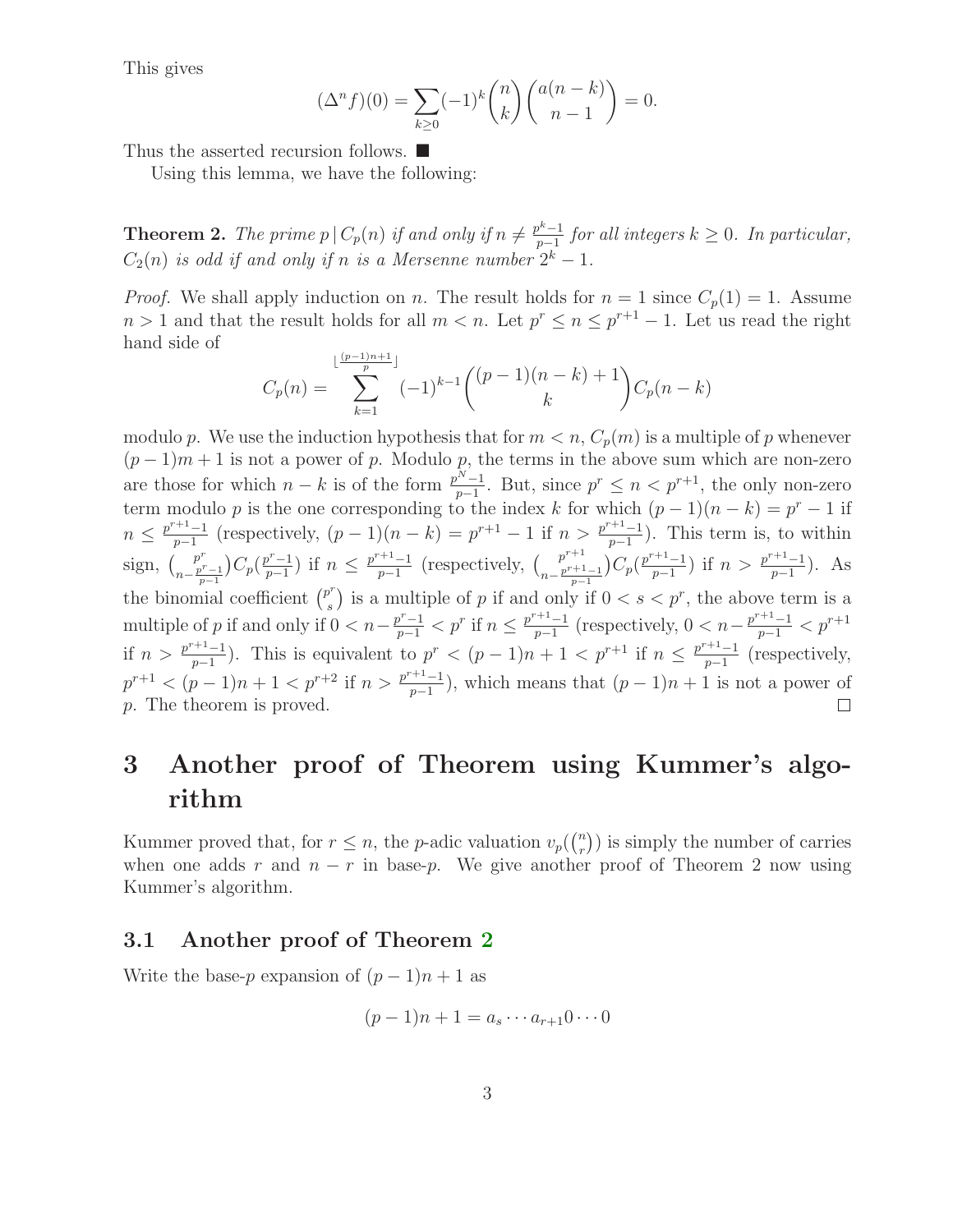say, where  $a_{r+1} \neq 0, s \geq r+1$  and  $r \geq 0$ . Evidently,  $v_p((p-1)n+1) = r$ . Thus, unless  $(p-1)n+1$  is a power of p, the base-p expansion of  $(p-1)n$  will have the same number of digits as above. It is of the form

$$
(p-1)n = * \cdots * (a_{r+1} - 1) \underbrace{(p-1)\cdots(p-1)}_{r \text{ times}}
$$

where  $a_{r+1} - 1$  is between 0 and  $p - 2$ . So, the base-p expansion of n itself looks like

$$
n = * \cdots * 1 \cdots 1
$$

with r ones at the right end. Also, there are at least r carries coming from the right end while adding the base-p expansions of n and  $(p-1)n$ . Moreover, unless  $(p-1)n + 1$  is a power of p, consider the first non-zero digit to the left of the string of  $(p-1)$ 's at the end of the expansion of  $(p-1)n$ . If it is denoted by u, and the corresponding digit for n is v, then  $(p-1)v \equiv u \pmod{p}$ ; that is,  $u + v$  is a non-zero multiple of p (and therefore  $\geq p$ ). Thus, there are at least  $r + 1$  carries coming from adding the base-p expansions of n and  $(p - 1)n$ unless  $(p-1)n + 1$  is a power of p. This proves Theorem [2](#page-2-0) again. ■

## 4 Kummer and Legendre's formulae inductively

Legendre observed that  $v_p(n!)$  is  $\frac{n-s(n)}{p-1}$  where  $s(n)$  is the sum of the digits in the base $p$  expansion of  $n$ . In [\[2\]](#page-6-0), Honsberger deduces Kummer's theorem (used in the previous section) from Legendre's result and refers to Ribenboim's book [\[3\]](#page-6-1) for a proof of the latter. Ribenboim's proof is by verifying that Legendre's base-p formula agrees with the standard formula

$$
v_p(n!) = \left\lfloor \frac{n}{p} \right\rfloor + \left\lfloor \frac{n}{p^2} \right\rfloor + \left\lfloor \frac{n}{p^3} \right\rfloor + \cdots \tag{1}
$$

Surprisingly, it is possible to prove Legendre's formula without recourse to the above formula and that the standard formula follows from such a proof. What is more, Kummer's formula also follows without having to use Legendre's result.

#### 4.1 Legendre's formula:

**Lemma 3.** Let  $n = (a_k \cdots a_1 a_0)_p$  and  $s(n) = \sum_{r=0}^{k} a_r$ . Then,

$$
v_p(n!) = \frac{n - s(n)}{p - 1} \tag{2}
$$

*Proof.* The formulae are evidently valid for  $n = 1$ . We shall show that if Legendre's formula  $v_p(n!) = \frac{n-s(n)}{p-1}$  holds for n, then it also holds for  $pn + r$  for any  $0 \le r < p$ . Note that the base-p expansion of  $pn + r$  is

$$
a_k \cdots a_1 a_0 r.
$$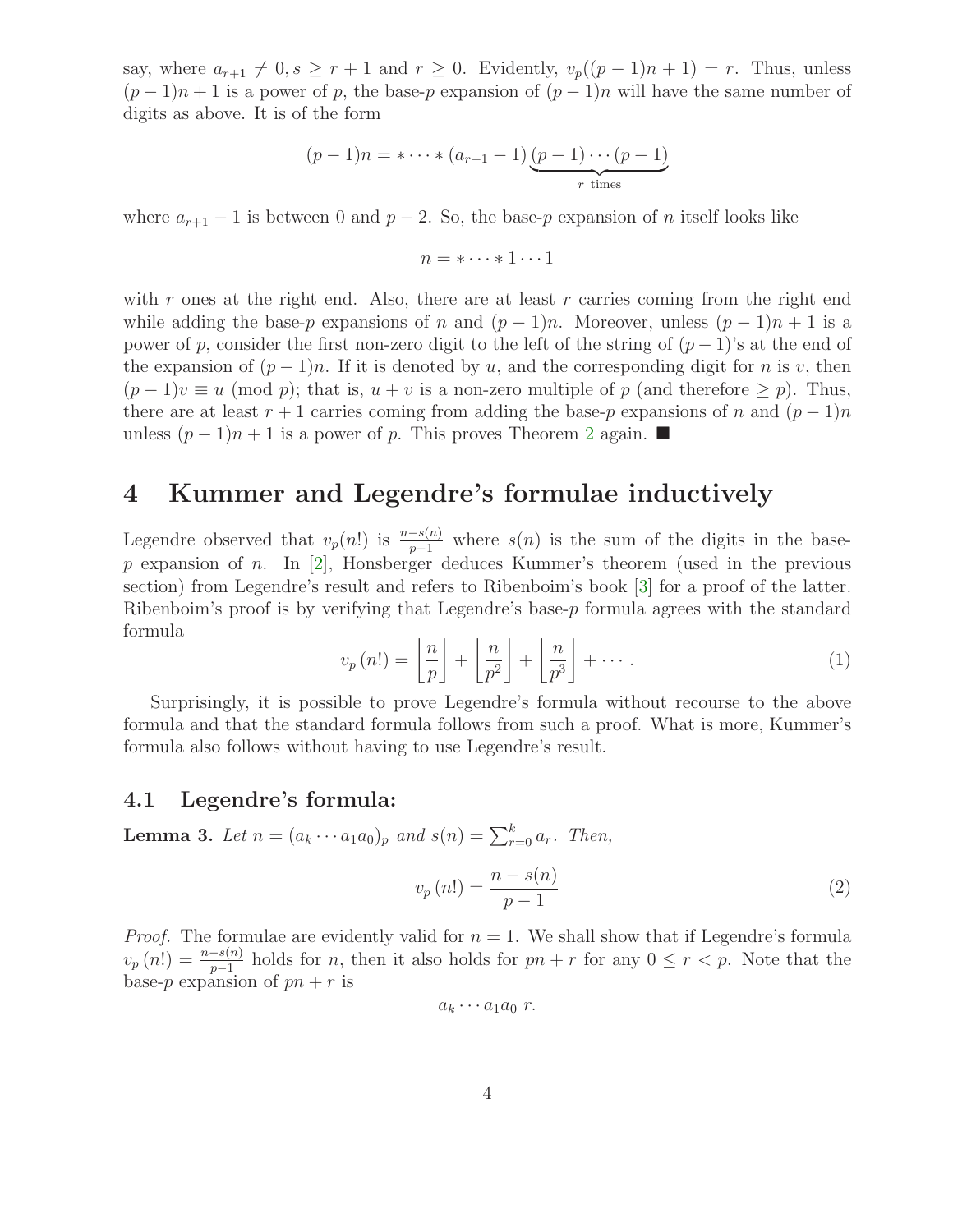Let  $f(m) = \frac{m - s(m)}{p - 1}$ , where  $m \geq 1$ . Evidently,

$$
f(pn + r) = \frac{pn - \sum_{i=0}^{k} a_i}{p - 1} = n + f(n).
$$

On the other hand, it follows by induction on  $n$  that

$$
v_p((pn+r)!) = n + v_p(n!).
$$
\n(3)

For, if it holds for all  $n < m$ , then

$$
v_p((pm+r)!) = v_p(pm) + v_p((pm-p)!)
$$
  
= 1 + v\_p(m) + m - 1 + v\_p((m-1)!) = m + v\_p(m!).

Since it is evident that  $f(m) = 0 = v_p(m!)$  for all  $m < p$ , it follows that  $f(n) = v_p(n!)$  for all n. This proves Legendre's formula.

Note also that the formula

$$
v_p(n!) = \left\lfloor \frac{n}{p} \right\rfloor + \left\lfloor \frac{n}{p^2} \right\rfloor + \left\lfloor \frac{n}{p^3} \right\rfloor + \cdots
$$

follows inductively using Legendre's result.

#### 4.2 Kummer's algorithm:

**Lemma 4.** For  $r, s \geq 0$ , let  $q(r, s)$  be the number of carries when the base-p expansions of r and s are added. Then, for  $k \leq n$ ,

$$
v_p\left(\binom{n}{k}\right) = g(k, n-k). \tag{4}
$$

*Proof.* Once again, this is clear if  $n < p$ , as both sides are then zero. We shall show that if the formula holds for all integers  $0 \leq j \leq n$  (and every  $0 \leq k \leq j$ ), it does so for  $pn + r$  for  $0 \le r < p$  (and any  $k \le pn + r$ ). This would prove the result for all natural numbers.

Consider a binomial coefficient of the form  $\binom{pn+r}{pm+r}$  $_{pm+a}^{pn+r}$ , where  $0 \le a < p$ .

First, suppose  $a \leq r$ .

Write  $m = b_k \cdots b_0$  and  $n - m = c_k \cdots c_0$  in base-p. Then the base-p expansions of  $pm + a$ and  $p(n - m) + (r - a)$  are, respectively,

$$
pm + a = bk \cdots b0 a
$$
  

$$
p(n-m) + (r-a) = ck \cdots c0 r - a.
$$

Evidently, the corresponding number of carries is

$$
g(pm + a, p(n - m) + (r - a)) = g(m, n - m).
$$

 $\Box$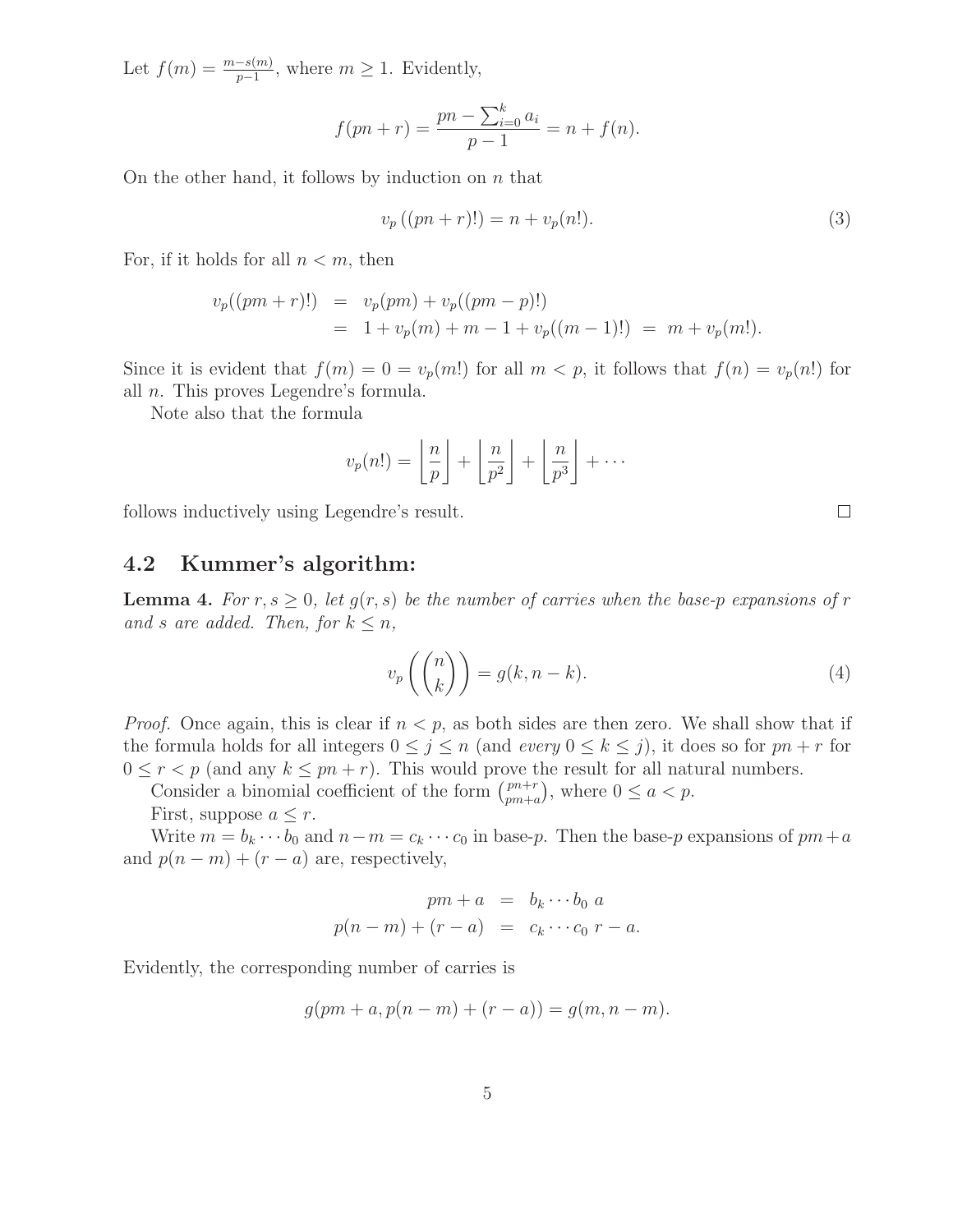By the induction hypothesis,  $g(m, n-m) = v_p(\binom{n}{m})$  $\binom{n}{m}$ ). Now  $v_p$  $\int$   $\int$   $pn + r$  $pm + a$ ) is equal to

$$
v_p((pn+r)!) - v_p((pm+a)!) - v_p((p(n-m)+r-a)!)
$$
  
=  $n + v_p(n!) - m - v_p(m!) - (n-m) - v_p((n-m)!) = v_p\left(\binom{n}{m}\right).$ 

Thus, the result is true when  $a \leq r$ .

Now suppose that  $r < a$ . Then  $v_p$  $\int$   $\int$   $pn + r$  $pm + a$ ) is equal to

$$
v_p((pn+r)!) - v_p((pm+a)!) - v_p((p(n-m-1) + (p+r-a))!)
$$
  
=  $n + v_p(n!) - m - v_p(m!) - (n-m-1) - v_p((n-m-1)!)$   
=  $1 + v_p(n) + v_p((n-1)!) - v_p(m!) - v_p((n-m-1)!)$   
=  $1 + v_p(n) + v_p\left(\binom{n-1}{m}\right).$ 

We need to show that

$$
g(pm + a, p(n - m - 1) + (p + r - a)) = 1 + v_p(n) + g(m, n - m - 1).
$$
 (5)

Note that  $m < n$ . Write  $n = a_k \cdots a_0$ ,  $m = b_k \cdots b_0$  and  $n - m - 1 = c_k \cdots c_0$  in base-p. If  $v_p(n) = d$ , then  $a_i = 0$  for  $i < d$  and  $a_d \neq 0$ . In base-p, we have

$$
n = a_k \cdots a_d \; 0 \cdots 0
$$

and, therefore,

$$
n-1 = a_k \cdots a_{d+1}(a_d-1) \ (p-1) \cdots (p-1).
$$

Now, the addition  $m + (n - m - 1) = n - 1$  gives  $b_i + c_i = p - 1$  for  $i < d$  (since they must be  $\langle 2p-1 \rangle$ . Moreover,  $b_d + c_d = a_d - 1$  or  $p + a_d - 1$ .

Note the base- $p$  expansions

$$
pm + a = b_k \cdots b_0 a
$$
  

$$
p(n - m - 1) + (p + r - a) = c_k \cdots c_0 (p + r - a).
$$

We add these using that fact that there is a carry-over in the beginning and that  $1+b_i+c_i = p$ for  $i < d$ . Since there is a carry-over at the first step as well as at the next d steps, we have

$$
pn + r = * * \cdots a_d \underbrace{0 \cdots 0}_{d \text{ times}} r
$$

and

$$
g(pm + a, p(n - m - 1) + (p + r - a)) = 1 + d + g(m, n - m - 1).
$$

This proves Kummer's assertion also.

 $\Box$